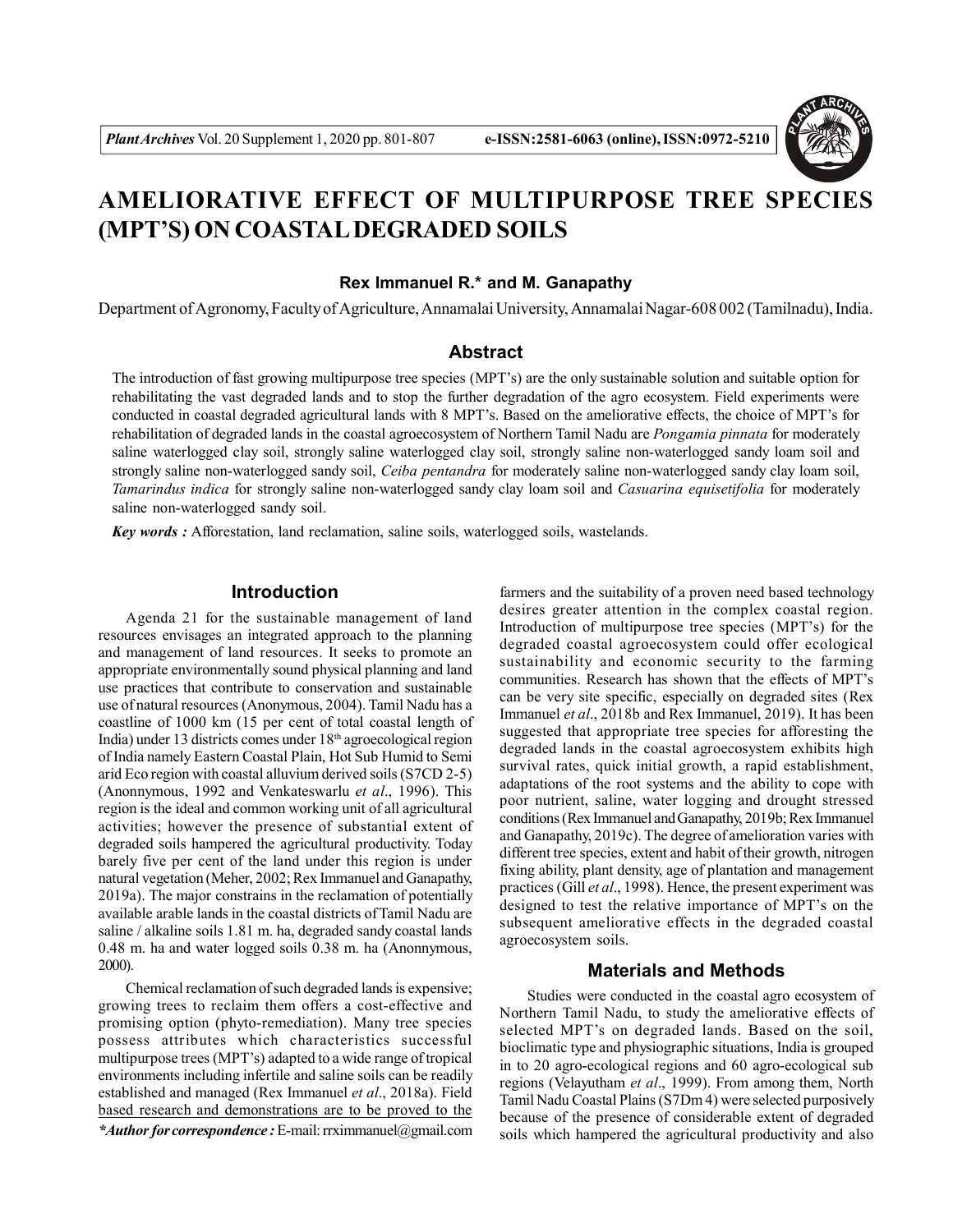offer a scope for scientists to reclaim and re-instate to its original form. The study sites are located from Northern Coleroon river basin to North Chennai and covering the coastal areas of Cuddalore, Villupuram, Kanchipuram and Thiruvalluar districts.

The coastal agro-ecosystem of the region extends from semi arid to sub-humid climate with mean annual rainfall of 1350 mm of which 80 per cent is received during North-East monsoon (Oct. – Dec.) and the remaining is through South West monsoon and summer showers. The potential evapotranspiration varies from 1700 to 1900 mm resulting in an annual water deficit of 350–550 mm. The length of the crop growing period varies from 80 to 120 days. The mean annual maximum and minimum temperatures are  $33.5^{\circ}$ C and  $23.5^{\circ}$ C, respectively.

Based on the outcome of the pot culture experiments two MPT's per location were used for different degraded soils (table 1).

Rhizosphere (0.50 m distance from the plant) soil samples from the upper 15 cm layer of each treatment were collected to estimate the ameliorative effect of MPT's before the start of the experiment and at the end of every year.

## **Results**

The physical properties of degraded soils did not much change during the initial two years however it was greatly changed after three years of MPT's planting. The observations recorded on the soil analysis for the  $1<sup>st</sup>$ ,  $2<sup>nd</sup>$  and  $3<sup>rd</sup>$  years after planting are presented for different degraded soils.

# **Physical properties**

The rhizosphere soil bulk density decreased considerably in all the experimental sites expect in  $SZ_6$  and  $SZ_7$  sub zones. The reduction in rhizosphere bulk density over the initial soil sample was 5.56 per cent in *Acacia nilotica* (SZ<sub>1</sub>), 5.85 per cent in *Tamarindus indica*  $(SZ_2)$ , 2.46 per cent in *Ceiba pentandra*  $(SZ_3)$ , 4.29 per cent in *Pongamia pinnata* (SZ<sup>4</sup> ) and 4.13 per cent in *Tamarindus indica*  $(SZ_5)$ . However,  $SZ_6$  and  $SZ_7$  regions the bulk density of the sandy soil improved due to the agronomic strategies followed with a progressive increment was 6.31 per cent in *Casuarina equisetifolia* for  $SZ_{\rm g}$  and 3.70 per cent in *Acacia ferruginea* for  $SZ_{\rm g}$  (tables 2 and 3).

Appreciable difference in soil pore space was observed as a result of planting of MPT's in the degraded sites. On the third year after planting, the improvement over initial was 8.21 per cent (SZ<sub>1</sub>) in *Acacia nilotica*, 8.79 (SZ<sub>2</sub>) and 4.41 per cent (SZ<sub>3</sub>) in *Tamarindus indica*, 4.56 per cent (SZ<sub>4</sub>) in *Ceiba pentandra* and 6.97 per cent (SZ<sub>5</sub>) in *Pongamia pinnata*. However, in  $SZ_6$  and  $SZ_7$  sub zones the pore space of the sandy soil decreased due to MPT's planting and the reduction was 2.66 per cent in *Casuarina equisetifolia* and 1.61 per cent in *Pongamia pinnata*, respectively (tables 4 and 5).

The WHC of the rhizosphere soil varied considerably due to the planting of MPT's in all the selected sites expect in  $SZ_1$  and  $SZ_2$ degraded soils. The increment over initial was  $5.8$  per cent  $(SZ_3)$  in *Ceiba pentandra*, 4.68  $(SZ_4)$  and 6.63 per cent  $(SZ_7)$  in *Pongamia*  $p$ *innata*, 4.04 per cent (SZ<sub>5</sub>) in *Tamarindus indica* and 10.11 per cent  $(SZ<sub>6</sub>)$  in *Casuarina equisetifolia* (tables 6 and 7).

#### **Chemical properties**

The results of the soil analysis revealed that the soil pH was favorably reduced after the planting of MPT's in the degraded soils. The reduction was 1.8 per cent  $(SZ_1)$ , 2.62 per cent  $(SZ_2)$ , 4.13 per cent  $(SZ_4)$  and 3.21 per cent  $(SZ_7)$  in *Pongamia pinnata*, 2.66 per cent  $(SZ_3)$ in *Ceiba pentandra*, 2.88 per cent (SZ<sub>5</sub>) in *Tamarindus indica* and

3.87 per cent (SZ<sub>6</sub>) in *Casuarina equisetifolia* (tables 8 and 9).

The  $EC_e$  of the rhizosphere soil decreased substantially with time under MPT's planting. The reduction over initial was  $5.67$  per cent  $(SZ_1)$ ,  $6.94$  per cent  $(SZ_2)$ , 7.57 per cent  $(SZ_4)$  and 5.52 percent  $(SZ_7)$  in *Pongamia pinnata*, 5.81 per cent (SZ<sub>3</sub>) in *Ceiba pentandra*, 4.89 per cent (SZ<sup>4</sup> ) in *Tamarindus indica*

|                          | Table 1 : Details of MPT's used in different degraded locations. |                           |                                                |                                        |                      |                          |
|--------------------------|------------------------------------------------------------------|---------------------------|------------------------------------------------|----------------------------------------|----------------------|--------------------------|
|                          | S. Degraded locations                                            | Geographical              | Multipurpose                                   | Spacing                                |                      | Plot size   No. of trees |
| g.                       |                                                                  | location                  | trees                                          |                                        |                      | $_{\rm{pot}}^{\rm{1}}$   |
|                          | $logged$ clay $(SZ_i)$<br>Moderately saline water                | N124N                     | $\cdot$ - Pongamia pinnata                     | $4.0$ $\mathrm{mx}$ $4.0$ $\mathrm{m}$ | 150 <sub>m²</sub>    | ౭                        |
|                          |                                                                  | 79°45'E                   | T <sub>2</sub> - Acacia nilotica               | 3.0 <sub>mx</sub> 3.0 <sub>m</sub>     | $150 \text{m}^2$     |                          |
| $\overline{\mathcal{L}}$ | Strongly saline waterlogged clay soil (SZ,)                      | N66.1                     | $\cdot$ - Pongamia pinnata                     | $4.0$ $\text{mx}$ $4.0$ $\text{m}$     | $250$ m <sup>2</sup> | $\epsilon$               |
|                          |                                                                  | 79°47'E                   | $\zeta$ - Tamarindus indica                    | $5.0$ $mx5.0$ $m$                      | 250 <sub>m²</sub>    |                          |
| 3                        | Moderately saline non-waterlogged sandy                          | N 85 <sub>°11</sub>       | - Anacardium occidentale                       | 5.0 <sub>mx</sub> 5.0 <sub>mn</sub>    | $250$ m <sup>2</sup> |                          |
|                          | clay loam soil $(SZ2)$                                           | 79°52'E                   | $\therefore$ - Ceiba pentandra                 | $5.0$ $mx5.0$ $m$                      | 250 <sub>m²</sub>    |                          |
| 4                        | erlogged sandy<br>Strongly saline non-wat                        | $12^{\circ}17$ N          | - Anacardium occidentale                       | 5.0 <sub>mx</sub> 5.0 <sub>m</sub>     | $250 \text{m}^2$     |                          |
|                          | loam soil $(SZ_A)$                                               | 80°00'E                   | $\lambda$ - Pongamia pinnata                   | $4.0$ m $x4.0$ m                       | 250m <sup>2</sup>    | $\epsilon$               |
|                          | erlogged sandy loam<br>5 Strongly saline non-wat                 | 12°32'N                   | - Anacardium occidentale                       | $5.0$ $mx5.0$ $m$                      | 250m <sup>2</sup>    |                          |
|                          | soil (SZ <sub>s</sub> )                                          | 80°09'E                   | $\Gamma_{\gamma}$ - Tamarindus indica          | 5.0 <sub>mx</sub> 5.0 <sub>m</sub>     | 250m <sup>2</sup>    |                          |
|                          | 6   Moderately saline non-waterlogged sandy                      | $12^{\circ}42^{\prime}$ N | $\Gamma$ <sub>1</sub> - Anacardium occidentale | 5.0 <sub>mx</sub> 5.0 <sub>m</sub>     | $250$ m <sup>2</sup> |                          |
|                          | $\mathrm{soil}\left( \mathrm{SZ}_{c}\right)$                     | 80°13'E                   | $\Gamma$ , - Casuarina equisetifolia           | $2.0$ m $x2.0$ m                       | 150 <sub>m²</sub>    |                          |
|                          | erlogged sandy<br>7 Strongly saline non-wat                      | 13°22'N                   | $\frac{1}{4}$ - Acacia ferruginea              | 3.0 <sub>mx</sub> 3.0 <sub>m</sub>     | $150 \text{m}^2$     |                          |
|                          | $\text{soil}\left( \text{SZ}_{\gamma} \right)$                   | 80°16'E                   | $\Gamma$ , - $Pongamia pima$ ta                | $4.0$ m $x4.0$ m                       | $200 \text{m}^2$     |                          |
|                          |                                                                  |                           |                                                |                                        |                      |                          |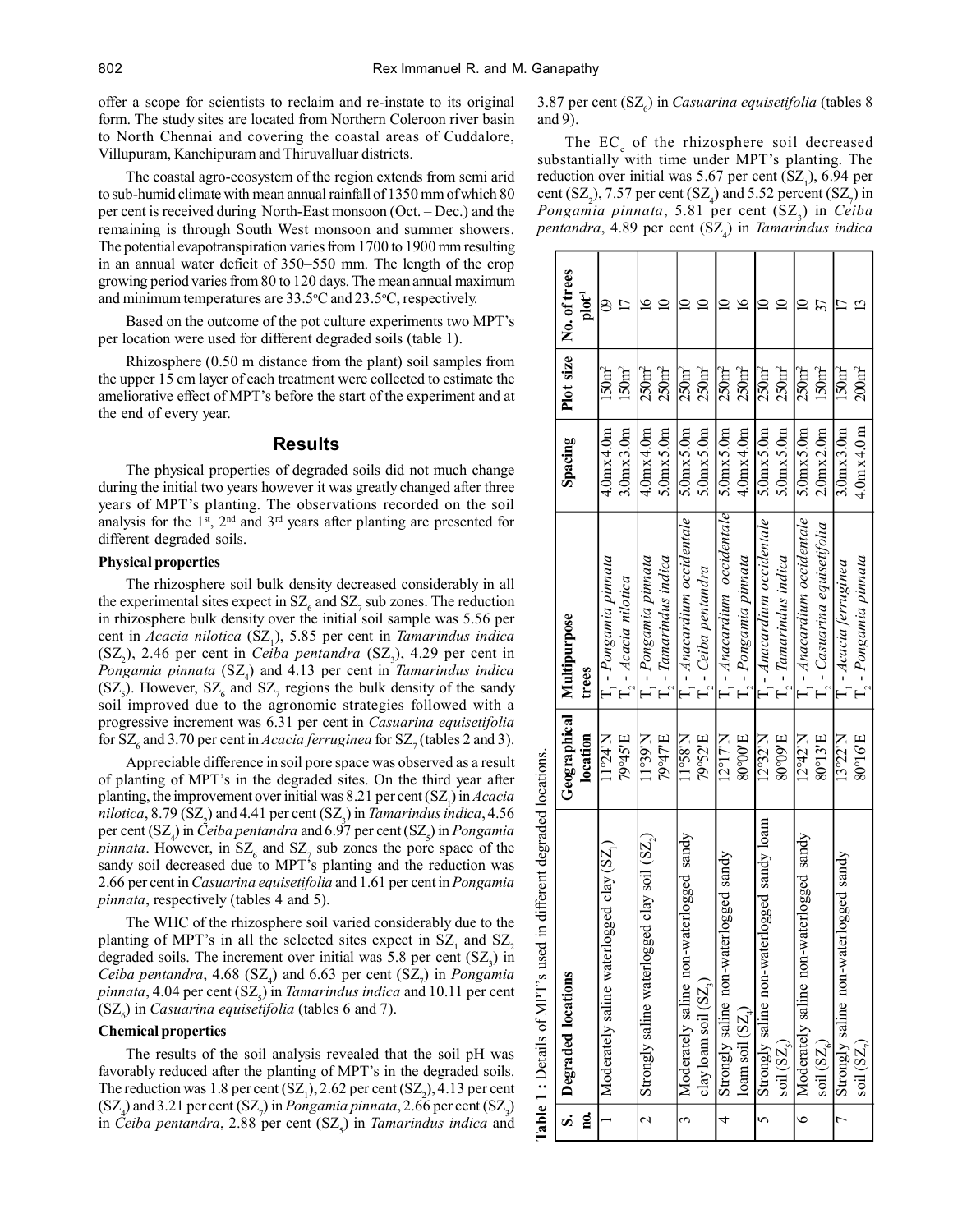| MPT's                      | <b>Degraded locations</b>  |      |      |                            |      |                          |        |  |  |  |
|----------------------------|----------------------------|------|------|----------------------------|------|--------------------------|--------|--|--|--|
|                            | SZ,                        | SZ,  | SZ,  | $\mathbf{SZ}_{4}$          | SZ   | $\mathbf{SZ}_{\epsilon}$ | $SZ$ , |  |  |  |
|                            |                            |      |      | <b>Initial</b>             |      |                          |        |  |  |  |
|                            | 1.62                       | 1.71 | 1.22 | 1.40                       | 1.21 | 1.11                     | 1.08   |  |  |  |
| (12 months after planting) |                            |      |      |                            |      |                          |        |  |  |  |
| T,                         | 1.62                       | 1.70 | 1.21 | 1.38                       | 1.20 | 1.12                     | 1.09   |  |  |  |
| $T_{2}$                    | 1.61                       | 1.70 | 1.22 | 1.39                       | 1.19 | 1.13                     | 1.08   |  |  |  |
|                            |                            |      |      | (24 months after planting) |      |                          |        |  |  |  |
| $\mathbf{T}_{1}$           | 1.60                       | 1.69 | 1.21 | 1.38                       | 1.19 | 1.12                     | 1.11   |  |  |  |
| T,                         | 1.59                       | 1.67 | 1.21 | 1.37                       | 1.17 | 1.14                     | 1.10   |  |  |  |
|                            | (36 months after planting) |      |      |                            |      |                          |        |  |  |  |
| $\mathbf{T}_{1}$           | 1.57                       | 1.64 | 1.20 | 1.35                       | 1.18 | 1.13                     | 1.12   |  |  |  |
| $T_{2}$                    | 1.53                       | 1.61 | 1.19 | 1.34                       | 1.16 | 1.18                     | 1.11   |  |  |  |

**Table 2 :** Ameliorative effect of MPT's on bulk density  $(g \ncoc^{-1})$ of different degraded coastal soils.

Data statistically not analyzed.

**Table 3 :**Ameliorative effect of MPT's on the changes of the bulk density (%) in different coastal degraded soils (36 months after planting).

| MPT's | <b>Degraded locations</b> |     |     |                                                                                                                                                    |     |               |     |  |  |
|-------|---------------------------|-----|-----|----------------------------------------------------------------------------------------------------------------------------------------------------|-----|---------------|-----|--|--|
|       |                           | SZ. | SZ. | SZ.                                                                                                                                                | SZ. | $\mathbf{SZ}$ | SZ. |  |  |
|       | $-3.09b$                  |     |     | $-4.09b$ -1.64 <sup>b</sup> -3.57 <sup>b</sup> -2.48 <sup>b</sup> +1.82 <sup>b</sup> +3.70 <sup>a</sup>                                            |     |               |     |  |  |
|       |                           |     |     | $-5.56$ <sup>a</sup> $-5.85$ <sup>a</sup> $-2.46$ <sup>a</sup> $-4.29$ <sup>a</sup> $-4.13$ <sup>a</sup> $+6.31$ <sup>a</sup> $+2.78$ <sup>b</sup> |     |               |     |  |  |

 $\{ (SZ_1T_1 - Pongamia pinnata, SZ_1T_2 - Acacia nilotica); (SZ_2T_1 - QI) \}$ Pongamia pinnata, SZ<sub>2</sub>T<sub>2</sub>- Tamarindus indica); (SZ<sub>3</sub>T<sub>1</sub>- Anacardium occidentale, SZ<sub>3</sub>T<sub>2</sub> - Ceiba pentandra); (SZ<sub>4</sub>T<sub>1</sub> - *Anacardium* occidentale,  $\, \text{SZ}_4 \text{T}_2$ - *Pongamia pinnata*); ( $\, \text{SZ}_5 \text{T}_1$ - Anacardium occidentale,  $SZ_{5}T_{2}$  - *Pongamia pinnata*); (SZ<sub>6</sub>T<sub>1</sub> - *Anacardium* occidentale, SZ<sub>6</sub>T<sub>2</sub> - Casuarina equisetifolia); (SZ<sub>7</sub>T<sub>1</sub> - Acacia  $f$ erruginea, SZ<sub>7</sub>T<sub>2</sub> - *Pongamia pinnata*)}.

and 6.99 per cent (SZ<sub>6</sub>) in *Casuarina equisetifolia*, respectively on the third year after planting (tables 10 and 11).

The results of rhizosphere soil analysis revealed that OC content improved after the planting of MPT's. The increment was 13.04 per cent  $(SZ_1)$ , 8.33 per cent  $(SZ_2)$ , 14.81 per cent  $(SZ_4)$  and 12.15 per cent  $(SZ_7)$  in *Pongamia pinnata*, 10.00 per cent  $(SZ_3)$  in *Ceiba pentandra*, 11.11 per cent  $(SZ_5)$  in *Tamarindus indica* and 25.00 per cent (SZ<sub>6</sub>) in *Casuarina equisetifolia*, on the third year after planting (tables 12 and 13).

The analytical report showed that N status of rhizosphere soil increased due to the planting of MPT's. The increase was 6.89 per cent  $(SZ_1)$ , 5.63 per cent  $(SZ_2)$ , 8.66 per cent  $(SZ_4)$  and 7.55 per cent  $(SZ_2)$  in *Pongamia pinnata*, 7.17 per cent  $(SZ_3)$  in *Ceiba pentandra*, 5.2 per cent (SZ<sub>5</sub>) in *Tamarindus indica* and 9.67 per cent (SZ<sub>6</sub>) in *Casuarina equisetifolia* (tables 14 and 15).

On the third year after planting the MPT's, the results of rhizosphere soil analysis revealed that the  $P_2O_5$  was considerably increased (tables 16 and 17). The increment was 7.70 per cent  $(SZ_1)$ , 4.11 per cent  $(SZ_2)$ , 8.17 per cent  $(SZ_4)$  and 5.44 per cent  $(SZ_{\gamma})$  in *Pongamia pinnata*, 5.41 per cent  $(SZ_{4})$  in

**Table 4 :**Ameliorative effect of MPT's on the pore space (%) of different degraded coastal regions.

| MPT's                      | <b>Degraded locations</b> |      |        |               |                            |                          |      |  |  |
|----------------------------|---------------------------|------|--------|---------------|----------------------------|--------------------------|------|--|--|
|                            | SZ,                       | SZ,  | $SZ$ , | $\mathbf{SZ}$ | $\mathbf{SZ}_{\mathsf{S}}$ | $\mathbf{SZ}_{\epsilon}$ | SZ,  |  |  |
| <b>Initial</b>             |                           |      |        |               |                            |                          |      |  |  |
|                            | 36.5                      | 38.7 | 48.2   | 45.9          | 47.6                       | 52.6                     | 55.8 |  |  |
| (12 months after planting) |                           |      |        |               |                            |                          |      |  |  |
| T,                         | 37.1                      | 39.1 | 48.5   | 46.2          | 47.6                       | 52.7                     | 55.8 |  |  |
| $T_{2}$                    | 36.9                      | 39.3 | 48.3   | 46.0          | 47.8                       | 52.6                     | 55.7 |  |  |
|                            |                           |      |        |               | (24 months after planting) |                          |      |  |  |
| T,                         | 37.9                      | 40.4 | 49.2   | 46.9          | 47.9                       | 53.3                     | 55.7 |  |  |
| T,                         | 38.3                      | 40.7 | 49.6   | 47.4          | 48.6                       | 52.2                     | 55.4 |  |  |
| (36 months after planting) |                           |      |        |               |                            |                          |      |  |  |
| T,                         | 38.8                      | 41.6 | 49.9   | 48.5          | 49.5                       | 53.9                     | 55.3 |  |  |
| $\mathbf{T}_2$             | 39.5                      | 42.1 | 50.4   | 49.1          | 49.7                       | 51.2                     | 54.9 |  |  |

Data statistically not analyzed.

**Table 5 :**Ameliorative effect of MPT's on the changes of pore space (%) in different degraded coastal regions (36 months after planting).

| <b>MPT's</b> | <b>Degraded locations</b> |                   |                   |                   |                   |                 |          |  |  |
|--------------|---------------------------|-------------------|-------------------|-------------------|-------------------|-----------------|----------|--|--|
|              | SZ                        | SZ,               | SZ,               | SZ                | SZ.               | SZ.             | SZ.      |  |  |
|              | 6.30 <sup>b</sup>         | 7.49 <sup>b</sup> | 3.52 <sup>b</sup> | 5.66 <sup>b</sup> | 3.99 <sup>b</sup> | $-0.38b$        | $-0.90b$ |  |  |
| T.           | 8.21 <sup>a</sup>         | 8 79 <sup>a</sup> | 4.56 <sup>a</sup> | 697 <sup>a</sup>  | 4.41 <sup>a</sup> | $-2.66^{\rm a}$ | $-1.61a$ |  |  |

 $\{ (SZ_1T_1 - Pongamia pinnata, SZ_1T_2 - Acacia nilotica); (SZ_2T_1 - QI) \}$ Pongamia pinnata, SZ<sub>2</sub>T<sub>2</sub>- Tamarindus indica); (SZ<sub>3</sub>T<sub>1</sub>- Anacardium occidentale,  $\text{SZ}_3 \text{T}_2$ - Ceiba pentandra);  $\text{SZ}_4 \text{T}_1$ - *Anacardium* occidentale,  $SZ_4T_2$ - Pongamia pinnata);  $SZ_5T_1$ - Anacardium occidentale,  $SZ_5T_2$ - Pongamia pinnata);  $(SZ_6T_1$ - *Anacardium* occidentale, SZ<sub>6</sub>T<sub>2</sub> - *Casuarina equisetifolia*); (SZ<sub>7</sub>T<sub>1</sub> - *Acacia*  $f$ erruginea, SZ<sub>7</sub>T<sub>2</sub> - *Pongamia pinnata*)}.

 $Ceiba$  pentandra, 4.30 per cent (SZ<sub>5</sub>) in *Tamarindus indica* and 5.99 per cent (SZ<sub>6</sub>) in *Casuarina equisetifolia*.

The results of rhizosphere soil analysis revealed that  $K<sub>2</sub>O$ favorably increased after the planting of MPT's. The increment was 5.13 per cent  $(SZ_1)$  in *Acacia nilotica*, 3.39 per cent  $(SZ_2)$ , 5.65 per cent  $(SZ_4)$  and 5.82 per cent  $(SZ_7)$  in *Pongamia pinnata*, 5.41 per cent  $(SZ_3)$  in *Ceiba pentandra*, 2.91 per cent  $(SZ_5)$  in *Tamarindus indica* and 6.80 per cent (SZ<sub>6</sub>) in *Casuarina equisetifolia* (tables 18 and 19).

# **Discussion**

# **Physical properties**

Planting of MPT's *viz*., *Acacia nilotica*, *Tamarindus indica*, *Ceiba pentandra*, *Pongamia pinnata*, *Casuarina equisetifolia* and *Acacia ferruginea* greatly improved the bulk density and pore space of the degraded soils. However, the maximum WHC was observed in *Pongamia pinnata*, *Ceiba pentandra*, *Tamarindus indica* and *Casuarina equisetifolia* planted experimental sites. The MPT's have an extensive characteristic root system for their proliferation and penetrating deeper layers is the major factor responsible for the improved soil properties. The physical interactions occurred in the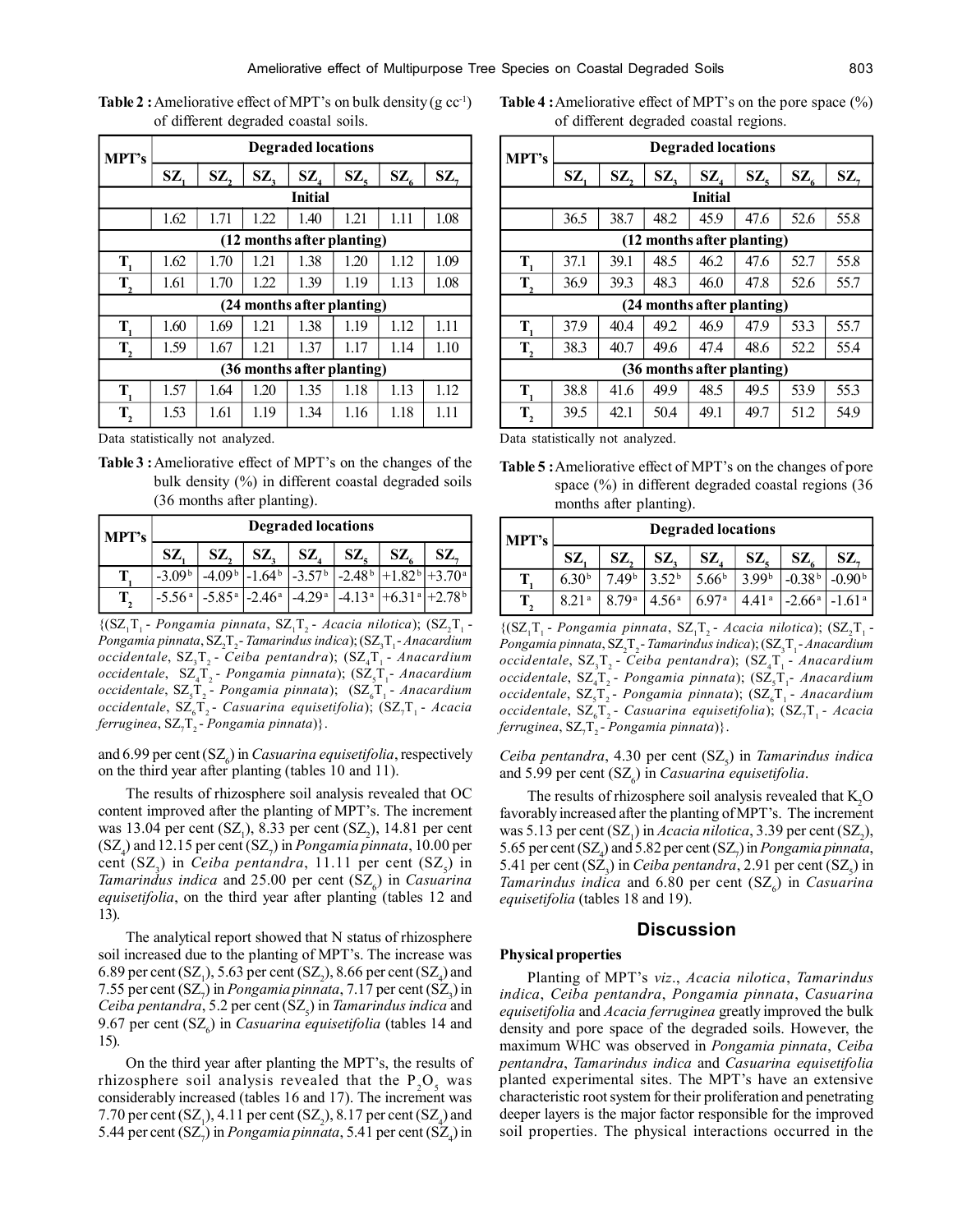| MPT's                      | <b>Degraded locations</b> |      |      |                   |                            |                          |      |  |  |  |
|----------------------------|---------------------------|------|------|-------------------|----------------------------|--------------------------|------|--|--|--|
|                            | SZ,                       | SZ,  | SZ,  | $\mathbf{SZ}_{4}$ | $\mathbf{SZ}_{\mathsf{s}}$ | $\mathbf{SZ}_{\epsilon}$ | SZ,  |  |  |  |
|                            |                           |      |      | <b>Initial</b>    |                            |                          |      |  |  |  |
|                            | 39.6                      | 40.7 | 36.2 | 27.8              | 32.1                       | 20.7                     | 19.6 |  |  |  |
| (12 months after planting) |                           |      |      |                   |                            |                          |      |  |  |  |
| T.                         | 39.7                      | 41.2 | 36.3 | 27.8              | 32.2                       | 20.8                     | 19.6 |  |  |  |
| T,                         | 39.6                      | 40.8 | 36.6 | 28.1              | 32.2                       | 21.2                     | 19.7 |  |  |  |
|                            |                           |      |      |                   | (24 months after planting) |                          |      |  |  |  |
| $\mathbf{T}_{1}$           | 39.7                      | 41.4 | 36.5 | 27.9              | 32.5                       | 21.1                     | 19.7 |  |  |  |
| T,                         | 39.7                      | 41.1 | 37.3 | 28.3              | 32.9                       | 21.4                     | 20.0 |  |  |  |
| (36 months after planting) |                           |      |      |                   |                            |                          |      |  |  |  |
| $\mathbf{T}_{1}$           | 39.5                      | 41.4 | 37.6 | 28.6              | 33.3                       | 21.3                     | 20.4 |  |  |  |
| $\mathbf{T}_2$             | 39.6                      | 41.3 | 38.3 | 29.1              | 33.8                       | 22.8                     | 20.9 |  |  |  |

**Table 6 :**Ameliorative effect of MPT's on the water holding capacity (%) of different degraded coastal soils.

Data statistically not analyzed.

**Table 7 :**Ameliorative effect of MPT's on the changes of water holding capacity (%) in different coastal degraded soils (36 months after planting).

| <b>MPT's</b> | <b>Degraded locations</b> |      |                   |                   |                   |                     |                   |  |  |
|--------------|---------------------------|------|-------------------|-------------------|-------------------|---------------------|-------------------|--|--|
|              | SZ.                       | SZ,  | SZ.               | SZ.               | SZ.               | SZ.                 | SZ.               |  |  |
|              | 0.00                      | 1.13 | 387 <sup>b</sup>  | 2.78 <sup>b</sup> | $2.85^{b}$        | 102.90 <sup>b</sup> | 4.08 <sup>b</sup> |  |  |
|              | 0.00                      | 0.01 | 5.80 <sup>a</sup> | 4.68 <sup>a</sup> | 4.04 <sup>a</sup> | 10.11 <sup>a</sup>  | 6.63 <sup>a</sup> |  |  |

 $\{ (SZ_1T_1 - Pongamia pinnata, SZ_1T_2 - Acacia nilotica) ; (SZ_2T_1 - QI) \}$ Pongamia pinnata, SZ<sub>2</sub>T<sub>2</sub>- Tamarindus indica); (SZ<sub>3</sub>T<sub>1</sub>- Anacardium occidentale, SZ<sub>3</sub>T<sub>2</sub> - Ceiba pentandra); (SZ<sub>4</sub>T<sub>1</sub> - *Anacardium* occidentale,  $\text{SZ}_4\text{T}_2$ - Pongamia pinnata);  $(\text{SZ}_5\text{T}_1$ - Anacardium occidentale, SZ<sub>5</sub>T<sub>2</sub> - Pongamia pinnata); (SZ<sub>6</sub>T<sub>1</sub> - *Anacardium* occidentale, SZ<sub>6</sub>T<sub>2</sub> - Casuarina equisetifolia); (SZ<sub>7</sub>T<sub>1</sub> - Acacia *ferruginea,* SZ<sub>7</sub>T<sub>2</sub> - *Pongamia pinnata*)}.

rhizosphere, especially as a consequence of root growth, penetration and their proliferation, rhizodeposition, microbial activity and root-soil interface created a heterogeneous soil matrix with physical properties, which in turn helped in the improvement of soil properties. The alternative wetting the soil by rain and drying by the plant roots, higher root proliferation and fast root turnover rate in turn increased the formation of smaller aggregates in planted sites when compared to unplanted sites. The increased organic matter addition through litter fall in the succeeding years enhanced good root growth, which had a significant effect on improving soil property, water holding capacity and the productivity. The improvements of soil physical properties due to MPT's planting are in line with the earlier reports of Czarnes *et al*. (2000), Horn and Smucker (2005) and Whalley *et al*. (2005).

The mechanical site preparation techniques enhanced the porosity of the soil in the short term and facilitate root penetration in the early stages of the tree growth. Due to the unstable nature of the structure of degraded soils the benefits of site preparation techniques rapidly degenerates less than one year to their original compact state through slumping during the rainy season with the corresponding collapse of macro pores (Lesturgez *et al*., 2004). Pillai and Garry (1999) and Gregory

**Table 8 :**Ameliorative effect of MPT's on the pH of different degraded coastal soils.

| <b>MPT's</b>             | <b>Degraded locations</b> |      |        |                          |        |                 |        |  |  |
|--------------------------|---------------------------|------|--------|--------------------------|--------|-----------------|--------|--|--|
|                          | SZ,                       | SZ,  | $SZ$ , | $\mathbf{SZ}_{4}$        | $SZ$ , | $\mathbf{SZ}_6$ | $SZ$ , |  |  |
| <b>Initial</b>           |                           |      |        |                          |        |                 |        |  |  |
|                          | 8.32                      | 8.41 | 7.90   | 8.24                     | 8.33   | 8.26            | 8.41   |  |  |
| 12 months after planting |                           |      |        |                          |        |                 |        |  |  |
| T,                       | 8.27                      | 8.36 | 7.90   | 8.24                     | 8.32   | 8.25            | 8.38   |  |  |
| $T_{2}$                  | 8.29                      | 8.35 | 7.88   | 8.22                     | 8.32   | 8.21            | 8.40   |  |  |
|                          |                           |      |        | 24 months after planting |        |                 |        |  |  |
| T,                       | 8.20                      | 8.29 | 7.86   | 8.19                     | 8.26   | 8.18            | 8.32   |  |  |
| $\mathbf{T}_{2}$         | 8.26                      | 8.32 | 7.78   | 8.10                     | 8.24   | 8.10            | 8.26   |  |  |
| 36 months after planting |                           |      |        |                          |        |                 |        |  |  |
| T,                       | 8.17                      | 8.19 | 7.80   | 8.07                     | 8.15   | 8.12            | 8.19   |  |  |
| $T_{2}$                  | 8.23                      | 8.27 | 7.69   | 7.90                     | 8.09   | 7.94            | 8.14   |  |  |

**Table 9 :**Ameliorative effect of MPT's on the changes of pH (%) in different degraded coastal soils (36 months after planting).

| <b>MPT's</b> | <b>Degraded locations</b> |                   |                   |                   |                   |                   |                     |  |
|--------------|---------------------------|-------------------|-------------------|-------------------|-------------------|-------------------|---------------------|--|
|              | SZ                        | SZ.               | SZ.               | SZ,               | SZ.               | SZ.               | SZ.                 |  |
|              | 1.80 <sup>a</sup>         | 2.62 <sup>a</sup> | 1.28 <sup>b</sup> | 2.06 <sup>b</sup> | 2.16 <sup>b</sup> | 1.69 <sup>b</sup> | $2.62^{\mathrm{t}}$ |  |
|              | 1.08 <sup>b</sup>         | 1.66 <sup>b</sup> | 2.66 <sup>a</sup> | 4.13 <sup>a</sup> | 2.88 <sup>a</sup> | 3.87 <sup>a</sup> |                     |  |

 $\{ (SZ_1T_1 - Pongamia pinnata, SZ_1T_2 - Acacia nilotica); (SZ_2T_1 - QI) \}$ Pongamia pinnata, SZ<sub>2</sub>T<sub>2</sub>- Tamarindus indica); (SZ<sub>3</sub>T<sub>1</sub>- Anacardium occidentale,  $\text{SZ}_3 \text{T}_2$ - Ceiba pentandra);  $\text{SZ}_4 \text{T}_1$ - *Anacardium* occidentale,  $\, \text{SZ}_4 \text{T}_2$ - *Pongamia pinnata*); ( $\, \text{SZ}_5 \text{T}_1$ - Anacardium occidentale,  $SZ_{5}T_{2}$ - *Pongamia pinnata*); (SZ<sub>6</sub>T<sub>1</sub>- *Anacardium* occidentale, SZ<sub>6</sub>T<sub>2</sub> - Casuarina equisetifolia); (SZ<sub>7</sub>T<sub>1</sub> - Acacia  $f$ erruginea, SZ<sub>7</sub>T<sub>2</sub> - *Pongamia pinnata*)}.

(2006) reported that the macro pores developed by the tree roots are stable and will persist. Moreover, actively growing plant root systems have the potential to ameliorate sub soils in poor physical condition by biological drilling and the decaying roots leave a continuous network of vertically oriented macropores that can be improved the structure of the compacted soil (Lesturgez *et al*., 2004 and Alvin *et al*., 2007).

#### **Chemical properties**

After three years of planting the soil chemical properties of rhizosphere soil differed appreciably between the MPT's planted sites. However, in the present study slow changes of available nutrients were observed during the initial years. This might be due to the increased demand for nutrients by the growing vegetation during the initial years. Further the organic matter additions through biomass of MPT's during the initial years were not adequate and easily blown away from the root zone by wind. Hence, during the initial stages of tree growth roots considered as an important source for nutrient cycling in the soils of degraded ecosystems.

As observed in the field experiments, the MPT's planting had favorable effect on decreasing the soil pH and  $EC_e$ . The reduction of soil pH and  $EC_{e}$  in the rhizosphere soil might be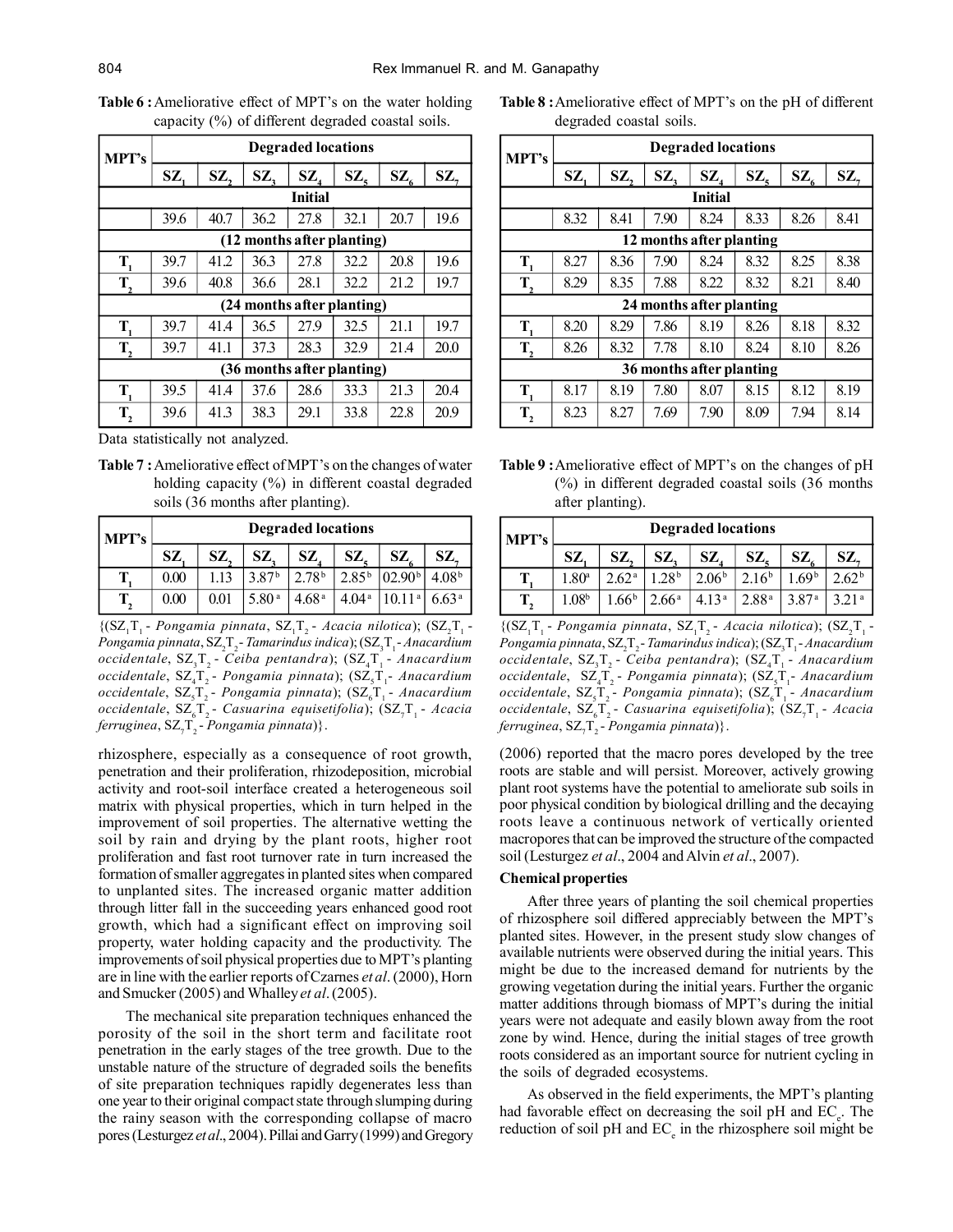| <b>Table 10 :</b> Ameliorative effect of MPT's on the $EC_{\alpha}$ (dSm <sup>-1</sup> ) of |  |
|---------------------------------------------------------------------------------------------|--|
| different degraded coastal soils.                                                           |  |

| MPT's                      | <b>Degraded locations</b> |      |        |                            |                            |                          |       |  |  |
|----------------------------|---------------------------|------|--------|----------------------------|----------------------------|--------------------------|-------|--|--|
|                            | SZ,                       | SZ,  | $SZ$ , | $SZ$ <sub>4</sub>          | $\mathbf{SZ}_{\mathsf{s}}$ | $\mathbf{SZ}_{\epsilon}$ | SZ,   |  |  |
|                            |                           |      |        | <b>Initial</b>             |                            |                          |       |  |  |
|                            | 7.58                      | 9.08 | 6.02   | 9.78                       | 8.80                       | 7.44                     | 12.68 |  |  |
| (12 months after planting) |                           |      |        |                            |                            |                          |       |  |  |
| $T_{1}$                    | 7.57                      | 9.07 | 6.01   | 9.75                       | 8.79                       | 7.44                     | 12.61 |  |  |
| $T_{2}$                    | 7.55                      | 9.06 | 5.97   | 9.72                       | 8.75                       | 7.43                     | 12.65 |  |  |
|                            |                           |      |        | (24 months after planting) |                            |                          |       |  |  |
| $\mathbf{T}_{1}$           | 7.43                      | 8.88 | 5.92   | 9.68                       | 8.72                       | 7.41                     | 12.49 |  |  |
| T,                         | 7.47                      | 8.96 | 5.93   | 9.61                       | 8.64                       | 7.35                     | 12.43 |  |  |
| (36 months after planting) |                           |      |        |                            |                            |                          |       |  |  |
| $\mathbf{T}_{1}$           | 7.15                      | 8.45 | 5.78   | 9.52                       | 8.46                       | 7.16                     | 12.15 |  |  |
| $T_{2}$                    | 7.25                      | 8.72 | 5.67   | 9.04                       | 8.37                       | 6.92                     | 11.08 |  |  |

| Table 11: Ameliorative effect of MPT's on the changes of EC |  |  |
|-------------------------------------------------------------|--|--|
| $(\%)$ in different degraded coastal soils (36 months)      |  |  |
| after planting).                                            |  |  |

| MPT's |                   | <b>Degraded locations</b> |                   |                   |                   |                   |                   |  |  |  |
|-------|-------------------|---------------------------|-------------------|-------------------|-------------------|-------------------|-------------------|--|--|--|
|       | SZ.               | SZ.                       | SZ.               | SZ.               | SZ.               | SZ.               | SZ.               |  |  |  |
|       | 5.67 <sup>a</sup> | 694 <sup>a</sup>          | 3 98 <sup>b</sup> | $2.65^{\rm b}$    | 3.86 <sup>b</sup> | $376^{\rm b}$     | 4 18 <sup>b</sup> |  |  |  |
|       | $435^{b}$         | 396 <sup>b</sup>          | 581 <sup>a</sup>  | 7.57 <sup>a</sup> | 4.89 <sup>a</sup> | 6 99 <sup>a</sup> | 5.52 <sup>a</sup> |  |  |  |

 $\{ (SZ_1T_1 - Pongamia pinnata, SZ_1T_2 - Acacia nilotica); (SZ_2T_1 - QI) \}$ Pongamia pinnata, SZ<sub>2</sub>T<sub>2</sub>- Tamarindus indica); (SZ<sub>3</sub>T<sub>1</sub>- Anacardium occidentale, SZ<sub>3</sub>T<sub>2</sub> - Ceiba pentandra); (SZ<sub>4</sub>T<sub>1</sub> - *Anacardium* occidentale,  $\text{SZ}_4\text{T}_2$ - Pongamia pinnata);  $(\text{SZ}_5\text{T}_1$ - Anacardium occidentale, SZ<sub>5</sub>T<sub>2</sub> - Pongamia pinnata); (SZ<sub>6</sub>T<sub>1</sub> - *Anacardium* occidentale, SZ<sub>6</sub>T<sub>2</sub> - Casuarina equisetifolia); (SZ<sub>7</sub>T<sub>1</sub> - Acacia *ferruginea,* SZ<sub>7</sub>T<sub>2</sub> - *Pongamia pinnata*)}.

**Table 12 :** Ameliorative effect of MPT's on the OC (%) status of different degraded coastal soils.

| <b>MPT's</b>             | <b>Degraded locations</b> |      |        |                          |        |                          |      |  |  |  |
|--------------------------|---------------------------|------|--------|--------------------------|--------|--------------------------|------|--|--|--|
|                          | SZ,                       | SZ,  | $SZ$ , | $\mathbf{SZ}_{4}$        | $SZ$ , | $\mathbf{SZ}_{\epsilon}$ | SZ,  |  |  |  |
| <b>Initial</b>           |                           |      |        |                          |        |                          |      |  |  |  |
|                          | 0.23                      | 0.36 | 0.20   | 0.27                     | 0.18   | 0.12                     | 0.16 |  |  |  |
| 12 months after planting |                           |      |        |                          |        |                          |      |  |  |  |
| $\mathbf{T}_{1}$         | 0.24                      | 0.36 | 0.20   | 0.27                     | 0.18   | 0.12                     | 0.16 |  |  |  |
| $\mathbf{T}_{2}$         | 0.23                      | 0.36 | 0.20   | 0.28                     | 0.18   | 0.13                     | 0.17 |  |  |  |
|                          |                           |      |        | 24 months after planting |        |                          |      |  |  |  |
| $\mathbf{T}_{1}$         | 0.24                      | 0.37 | 0.20   | 0.27                     | 0.18   | 0.12                     | 0.17 |  |  |  |
| T,                       | 0.23                      | 0.36 | 0.21   | 0.30                     | 0.19   | 0.14                     | 0.17 |  |  |  |
| 36 months after planting |                           |      |        |                          |        |                          |      |  |  |  |
| $\mathbf{T}_{1}$         | 0.26                      | 0.39 | 0.21   | 0.29                     | 0.20   | 0.13                     | 0.17 |  |  |  |
| T,                       | 0.25                      | 0.38 | 0.22   | 0.31                     | 0.20   | 0.15                     | 0.18 |  |  |  |

due to the action of organic acids produced by the tree roots. The significant reductions of soil pH and  $EC_{e}$  under the rhizosphere of trees are in concordance with the findings of Mehdi *et al*. (2002) and Mishra *et al*. (2004).

**Table 13 :** Ameliorative effect of MPT's on the changes of OC (%) in different degraded coastal soils (36 months after planting).

| MPT's | <b>Degraded locations</b> |  |                                                                                                                  |  |  |              |     |  |  |
|-------|---------------------------|--|------------------------------------------------------------------------------------------------------------------|--|--|--------------|-----|--|--|
|       | SZ.                       |  | $SZ, \,  SZ, \,  SZ, \,  SZ, \,  $                                                                               |  |  | $\mathbf{S}$ | SZ. |  |  |
|       | $13.04^{\circ}$           |  | $8.33a$ 05.00 <sup>b</sup> 07.41 <sup>b</sup> 05.56 <sup>b</sup> 08.33 <sup>b</sup> 6.25 <sup>b</sup>            |  |  |              |     |  |  |
|       | (08.70 <sup>b</sup> )     |  | $5.56b$   10.00 <sup>a</sup>   14.81 <sup>a</sup>   11.11 <sup>a</sup>   25.00 <sup>a</sup>   12.50 <sup>a</sup> |  |  |              |     |  |  |

 $\{ (SZ_1T_1 - Pongamia pinnata, SZ_1T_2 - Acacia nilotica); (SZ_2T_1 - QI) \}$ Pongamia pinnata, SZ<sub>2</sub>T<sub>2</sub>- Tamarindus indica); (SZ<sub>3</sub>T<sub>1</sub>- Anacardium occidentale, SZ<sub>3</sub>T<sub>2</sub> - Ceiba pentandra); (SZ<sub>4</sub>T<sub>1</sub> - *Anacardium* occidentale,  $\, \text{SZ}_4 \text{T}_2$ - *Pongamia pinnata*); ( $\, \text{SZ}_5 \text{T}_1$ - Anacardium occidentale, SZ<sub>5</sub>T<sub>2</sub> - Pongamia pinnata); (SZ<sub>6</sub>T<sub>1</sub> - *Anacardium* occidentale, SZ<sub>6</sub>T<sub>2</sub> - Casuarina equisetifolia); (SZ<sub>7</sub>T<sub>1</sub> - Acacia *ferruginea,* SZ<sub>7</sub>T<sub>2</sub> - *Pongamia pinnata*)}.

**Table 14 :** Ameliorative effect of MPT's on the available N (kg ha<sup>-1</sup>) status of different degraded coastal soils.

| <b>MPT's</b>             | <b>Degraded locations</b> |        |                      |                                                  |        |                          |        |  |  |  |  |
|--------------------------|---------------------------|--------|----------------------|--------------------------------------------------|--------|--------------------------|--------|--|--|--|--|
|                          | SZ,                       | SZ,    | SZ,                  | $\mathbf{SZ}_{4}$                                | $SZ$ , | $\mathbf{SZ}_{\epsilon}$ | $SZ$ , |  |  |  |  |
| <b>Initial</b>           |                           |        |                      |                                                  |        |                          |        |  |  |  |  |
|                          |                           |        |                      | 137.35 108.25 101.28 068.83 156.54 116.53 091.25 |        |                          |        |  |  |  |  |
| 12 months after planting |                           |        |                      |                                                  |        |                          |        |  |  |  |  |
| T,                       | 139.75                    |        | $110.04 \mid 101.83$ | 69.30                                            | 158.03 | 117.12                   | 092.09 |  |  |  |  |
| T,                       | 138.36                    |        | 109.10 102.27        | 70.16                                            |        | 157.95   117.84          | 092.38 |  |  |  |  |
|                          |                           |        |                      | 24 months after planting                         |        |                          |        |  |  |  |  |
| T.                       | 143.58                    | 111.63 | 102.52               | 70.98                                            | 159.31 | 118.95                   | 093.64 |  |  |  |  |
| T,                       | 139.71                    | 109.75 | 104.67               | 74.14                                            | 160.87 | 123.52                   | 093.97 |  |  |  |  |
|                          |                           |        |                      | 36 months after planting                         |        |                          |        |  |  |  |  |
| $\mathbf{T}_{1}$         | 147.05                    |        |                      | 114.34 105.80 071.86                             | 161.45 | 121.91                   | 096.29 |  |  |  |  |
| $\mathbf{T}_{2}$         | 143.89                    | 112.48 |                      | 108.54   076.79                                  | 164.68 | 127.80                   | 098.14 |  |  |  |  |

Data statistically not analyzed.

**Table 15 :** Ameliorative effect of MPT's on the changes of available N (%) in different degraded coastal agro ecological sub zones (36 months after planting).

| <b>MPT's</b> |                  | <b>Degraded locations</b> |                   |                   |                   |                   |                   |  |  |  |
|--------------|------------------|---------------------------|-------------------|-------------------|-------------------|-------------------|-------------------|--|--|--|
|              | SZ               | SZ,                       | SZ.               | SZ.               | SZ.               | SZ.               | SZ.               |  |  |  |
|              | 6.89a            | 5.63 <sup>a</sup>         | 4.46 <sup>b</sup> | 3.53 <sup>b</sup> | $3.13^{b}$        | 4.62 <sup>b</sup> | 5.52 <sup>b</sup> |  |  |  |
|              | 476 <sup>b</sup> | 3.91 <sup>b</sup>         | 717 <sup>a</sup>  | $8.66^{\rm a}$    | 5.20 <sup>a</sup> | 9.67 <sup>a</sup> | $7.55^{\text{a}}$ |  |  |  |

 $\{ (SZ_1T_1 - Pongamia pinnata, SZ_1T_2 - Acacia nilotica); (SZ_2T_1 - QI) \}$ Pongamia pinnata, SZ<sub>2</sub>T<sub>2</sub>- Tamarindus indica); (SZ<sub>3</sub>T<sub>1</sub>- Anacardium occidentale,  $\text{SZ}_3 \text{T}_2$ - Ceiba pentandra);  $\text{SZ}_4 \text{T}_1$ - *Anacardium* occidentale,  $\, \text{SZ}_4 \text{T}_2$ - *Pongamia pinnata*); ( $\, \text{SZ}_5 \text{T}_1$ - Anacardium occidentale,  $SZ_{5}T_{2}$ - *Pongamia pinnata*); (SZ<sub>6</sub>T<sub>1</sub>- *Anacardium* occidentale, SZ<sub>6</sub>T<sub>2</sub> - Casuarina equisetifolia); (SZ<sub>7</sub>T<sub>1</sub> - Acacia  $f$ erruginea, SZ<sub>7</sub>T<sub>2</sub> - *Pongamia pinnata*)}.

The tree planting significantly improved the OC content of the degraded soils. The improvement in OC content of the degraded soil by planting MPT's might be due to the exudation of photosynthetic carbon through its root system and the fast root turnover rate. Similar results have been reported by Hancock *et al*. (2007) they reported that the entry of 5 to 60 per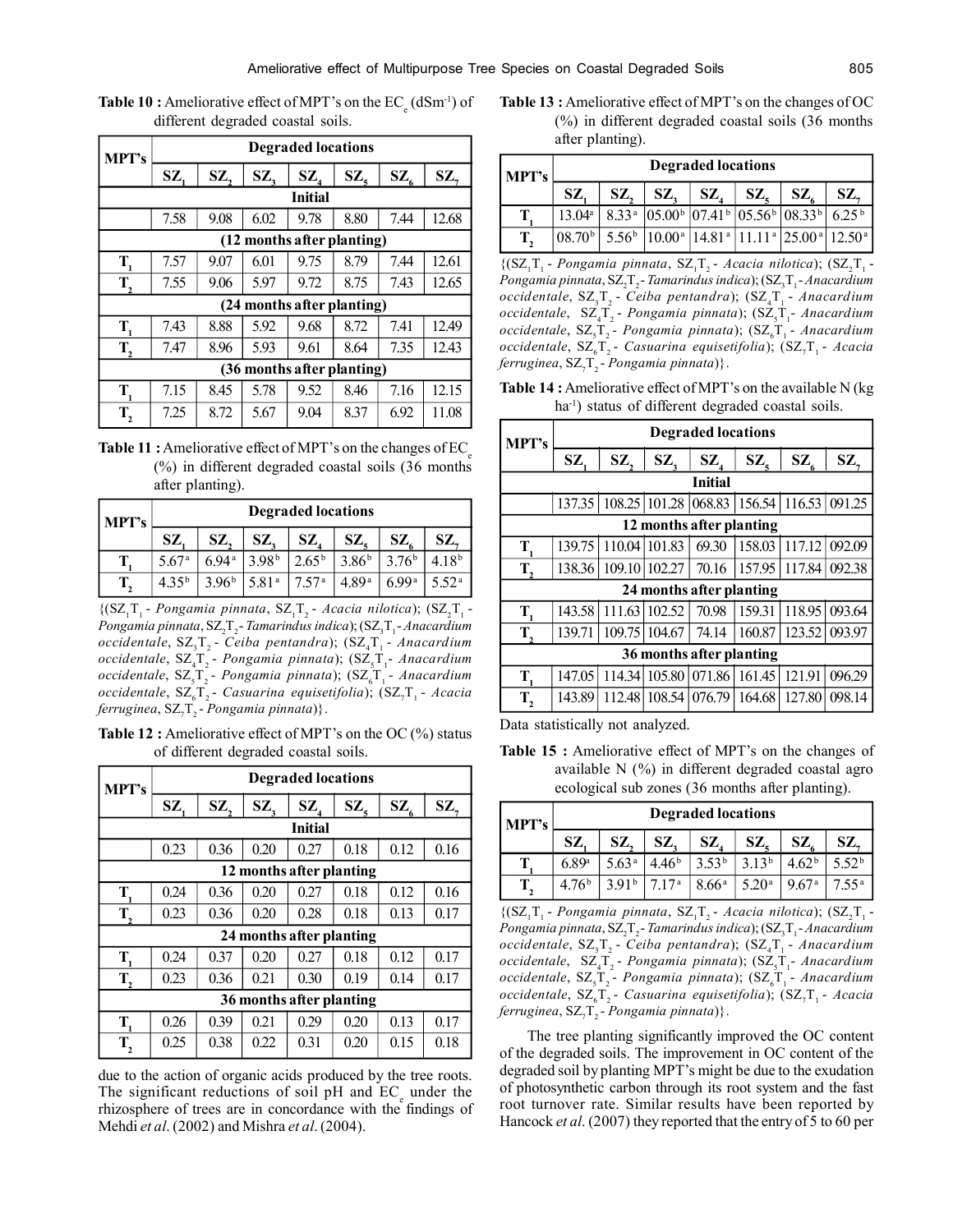**Table 16 :** Ameliorative effect of MPT's on the available  $P_2O_5$ (kg ha-1) status of different degraded coastal agro ecological sub zones.

| <b>MPT's</b>             | <b>Degraded locations</b> |       |       |                          |       |                          |       |  |  |  |  |  |
|--------------------------|---------------------------|-------|-------|--------------------------|-------|--------------------------|-------|--|--|--|--|--|
|                          | SZ,                       | SZ,   | SZ,   | $\mathbf{SZ}_{4}$        | SZ,   | $\mathbf{SZ}_{\epsilon}$ | SZ,   |  |  |  |  |  |
| <b>Initial</b>           |                           |       |       |                          |       |                          |       |  |  |  |  |  |
|                          | 06.75                     | 09.00 | 11.82 | 7.34                     | 13.25 | 10.51                    | 06.80 |  |  |  |  |  |
| 12 months after planting |                           |       |       |                          |       |                          |       |  |  |  |  |  |
| $\mathbf{T}_{i}$         | 06.79                     | 09.08 | 11.80 | 7.35                     | 13.22 | 10.51                    | 06.79 |  |  |  |  |  |
| $T_{2}$                  | 06.78                     | 09.05 | 11.85 | 7.41                     | 13.29 | 10.53                    | 06.76 |  |  |  |  |  |
|                          |                           |       |       | 24 months after planting |       |                          |       |  |  |  |  |  |
| $\mathbf{T}_{1}$         | 07.05                     | 09.21 | 11.94 | 7.42                     | 13.38 | 10.59                    | 06.85 |  |  |  |  |  |
| $\mathbf{T}_{2}$         | 06.91                     | 09.14 | 12.21 | 7.72                     | 13.49 | 10.87                    | 06.96 |  |  |  |  |  |
|                          |                           |       |       | 36 months after planting |       |                          |       |  |  |  |  |  |
| $\mathbf{T}_{1}$         | 07.27                     | 09.37 | 12.06 | 7.63                     | 13.51 | 10.82                    | 7.08  |  |  |  |  |  |
| $T_{2}$                  | 07.05                     | 09.26 | 12.46 | 7.94                     | 13.82 | 11.14                    | 7.17  |  |  |  |  |  |

Data statistically not analyzed.

**Table 17 :** Ameliorative effect of MPT's on the changes of available  $P_2O_5$  (%) in different degraded soils (36 months after planting).

| <b>MPT's</b> |                  | <b>Degraded locations</b> |                   |                   |                   |                   |                   |  |  |  |  |
|--------------|------------------|---------------------------|-------------------|-------------------|-------------------|-------------------|-------------------|--|--|--|--|
|              | SZ.              | SZ,                       | SZ.               | SZ.               | SZ.               | SZ.               | SZ.               |  |  |  |  |
|              | $770^{\circ}$    | 411 <sup>a</sup>          | 2.31 <sup>b</sup> | 395 <sup>b</sup>  | 196 <sup>b</sup>  | 2.95 <sup>b</sup> | 4 1 9 b           |  |  |  |  |
|              | 445 <sup>b</sup> | 2.89 <sup>b</sup>         | 5.41 <sup>a</sup> | 8.17 <sup>a</sup> | 4.30 <sup>a</sup> | 599a              | 5.44 <sup>a</sup> |  |  |  |  |

 $\{ (SZ_1T_1 - Pongamia pinnata, SZ_1T_2 - Acacia nilotica) ; (SZ_2T_1 - QI) \}$ Pongamia pinnata, SZ<sub>2</sub>T<sub>2</sub>- Tamarindus indica); (SZ<sub>3</sub>T<sub>1</sub>- Anacardium occidentale, SZ<sub>3</sub>T<sub>2</sub> - Ceiba pentandra); (SZ<sub>4</sub>T<sub>1</sub> - *Anacardium* occidentale,  $SZ_4T_2$ - Pongamia pinnata);  $SZ_5T_1$ - Anacardium occidentale, SZ<sub>5</sub>T<sub>2</sub> - Pongamia pinnata); (SZ<sub>6</sub>T<sub>1</sub> - *Anacardium* occidentale, SZ<sub>6</sub>T<sub>2</sub> - Casuarina equisetifolia); (SZ<sub>7</sub>T<sub>1</sub> - Acacia *ferruginea,* SZ<sub>7</sub>T<sub>2</sub> - *Pongamia pinnata*)}.

cent of photosynthetic carbon fixed by the plant transferred to the rhizosphere by exudation through its root system and the fast root turnover also added considerable amount of OC content of the rhizosphere soil.

The availability of soil nutrients *viz.*, N,  $P_2O_5$  and  $K_2O$ increased due to planting of MPT's. The higher available N increment was observed in the rhizosphere soil of MPT's *viz*., *Pongamia pinnata*, *Acacia nilotica*, *Tamarindus indica*, *Casuarina equisetifolia* and *Acacia ferruginea*. The improvement might be due to the N fixing ability of the trees and the activities of related microorganisms. The N fixing trees helps to increasing the available N status of the degraded soil are in accordance with the findings of Deans *et al*. (2003).

The entry of photosynthates through root excaudate, rhizodeposits and the release of organic anions by roots in the rhizosphere reduced the soil pH and EC<sub>e</sub> of soil and created a favorable microclimate in the rhizosphere which enhanced the activity of soil microbial community. These microbial communities regulated the dynamics of organic matter decomposition which lowers the activity of polyvalent cations such as Ca, Fe and Al that form insoluable salts with phosphorus **Table 18 :** Ameliorative effect of MPT's on the available K<sub>2</sub>O (kg ha-1) status of different degraded coastal soils.

| MPT's                    | <b>Degraded locations</b> |     |     |                                                     |        |                          |        |  |  |  |
|--------------------------|---------------------------|-----|-----|-----------------------------------------------------|--------|--------------------------|--------|--|--|--|
|                          | SZ                        | SZ, | SZ, | $\mathbf{SZ}_{4}$                                   | $SZ$ , | $\mathbf{SZ}_{\epsilon}$ | SZ,    |  |  |  |
| <b>Initial</b>           |                           |     |     |                                                     |        |                          |        |  |  |  |
|                          | 153.76                    |     |     | 206.45   107.37   164.13   149.65   087.78   070.25 |        |                          |        |  |  |  |
| 12 months after planting |                           |     |     |                                                     |        |                          |        |  |  |  |
| T,                       | 152.14                    |     |     | 207.12 105.62 164.29 151.37 087.16                  |        |                          | 070.67 |  |  |  |
| T,                       | 152.69                    |     |     | 206.00 108.23 165.74 150.58 087.93                  |        |                          | 070.58 |  |  |  |
|                          |                           |     |     | 24 months after planting                            |        |                          |        |  |  |  |
| $\mathbf{T}_1$           | 155.32                    |     |     | 209.43   107.81   167.32   152.04   088.75          |        |                          | 071.86 |  |  |  |
| T,                       | 157.17                    |     |     | 207.65 109.64 169.07                                |        | 151.98 089.14            | 072.12 |  |  |  |
|                          |                           |     |     | 36 months after planting                            |        |                          |        |  |  |  |
| $\mathbf{T}_{1}$         | 160.34                    |     |     | 213.45 110.60 170.50 153.62                         |        | 090.61                   | 073.17 |  |  |  |
| $\mathbf{T}_{2}$         | 161.65                    |     |     | 211.04 113.18 173.41                                | 154.01 | 093.75                   | 074.34 |  |  |  |

Data statistically not analyzed.

**Table 19 :** Ameliorative effect of MPT's on the changes of available  $K<sub>2</sub>O$  (%) in different degraded coastal soils (36 months after planting).

| <b>MPT's</b> |                   | <b>Degraded locations</b> |                   |                   |            |                  |                   |  |  |  |  |
|--------------|-------------------|---------------------------|-------------------|-------------------|------------|------------------|-------------------|--|--|--|--|
|              | SZ.               | SZ.                       | SZ.               | SZ                | SZ.        | SZ.              | SZ.               |  |  |  |  |
|              | 4.28 <sup>b</sup> | 3.39a                     | 3.01 <sup>b</sup> | 3.88 <sup>b</sup> | $2.65^{b}$ | 322 <sub>b</sub> | 4 16 <sup>b</sup> |  |  |  |  |
|              | 5.13 <sup>a</sup> | 22b                       | 541 <sup>a</sup>  | 5.65 <sup>a</sup> | 2.91a      | $6.80^{\rm a}$   | 5 82ª             |  |  |  |  |

 $\{ (SZ_1T_1 - Pongamia pinnata, SZ_1T_2 - Acacia nilotica) ; (SZ_2T_1 - QI) \}$ Pongamia pinnata, SZ<sub>2</sub>T<sub>2</sub>- Tamarindus indica); (SZ<sub>3</sub>T<sub>1</sub>- Anacardium occidentale, SZ<sub>3</sub>T<sub>2</sub> - Ceiba pentandra); (SZ<sub>4</sub>T<sub>1</sub> - *Anacardium* occidentale,  $\text{SZ}_4\text{T}_2$ - Pongamia pinnata);  $(\text{SZ}_5\text{T}_1$ - Anacardium occidentale, SZ<sub>5</sub>T<sub>2</sub> - Pongamia pinnata); (SZ<sub>6</sub>T<sub>1</sub> - *Anacardium* occidentale, SZ<sub>6</sub>T<sub>2</sub> - Casuarina equisetifolia); (SZ<sub>7</sub>T<sub>1</sub> - Acacia  $f$ erruginea, SZ<sub>7</sub>T<sub>2</sub> - *Pongamia pinnata*)}.

and thus liberating phosphorus from the soil and increased the availability of  $P_2O_5$  in the degraded soil.

The tree planting helps to increase the  $K<sub>2</sub>O$  content of the soil. This might be due to the organic acids produced by tree roots, which involved in distribution of potassium between non exchangeable to exchangeable forms. The intimate association of plant roots to the soil provides source of carbon supply in the form of root exudates to the soil and the microbes. The root exudates involved in nutrient cycling, mineralization and mobilization of nutrients in the soil which improved the soil health and enhanced the availability of nutrients to the growing plants. The results of the reports are in accordance with the findings of Hinsinger *et al*. (2005), Robinsen (2005), Gregory (2006), Hinsinger *et al*. (2006), Eaton *et al*. (2012) and Helman *et al*. (2014).

# **Conclusion**

Growing of MPT's in the degraded agroecosystems could be considered as an innovative agricultural production system that will be both environment friendly and economically profitable for the farming community. It convert the